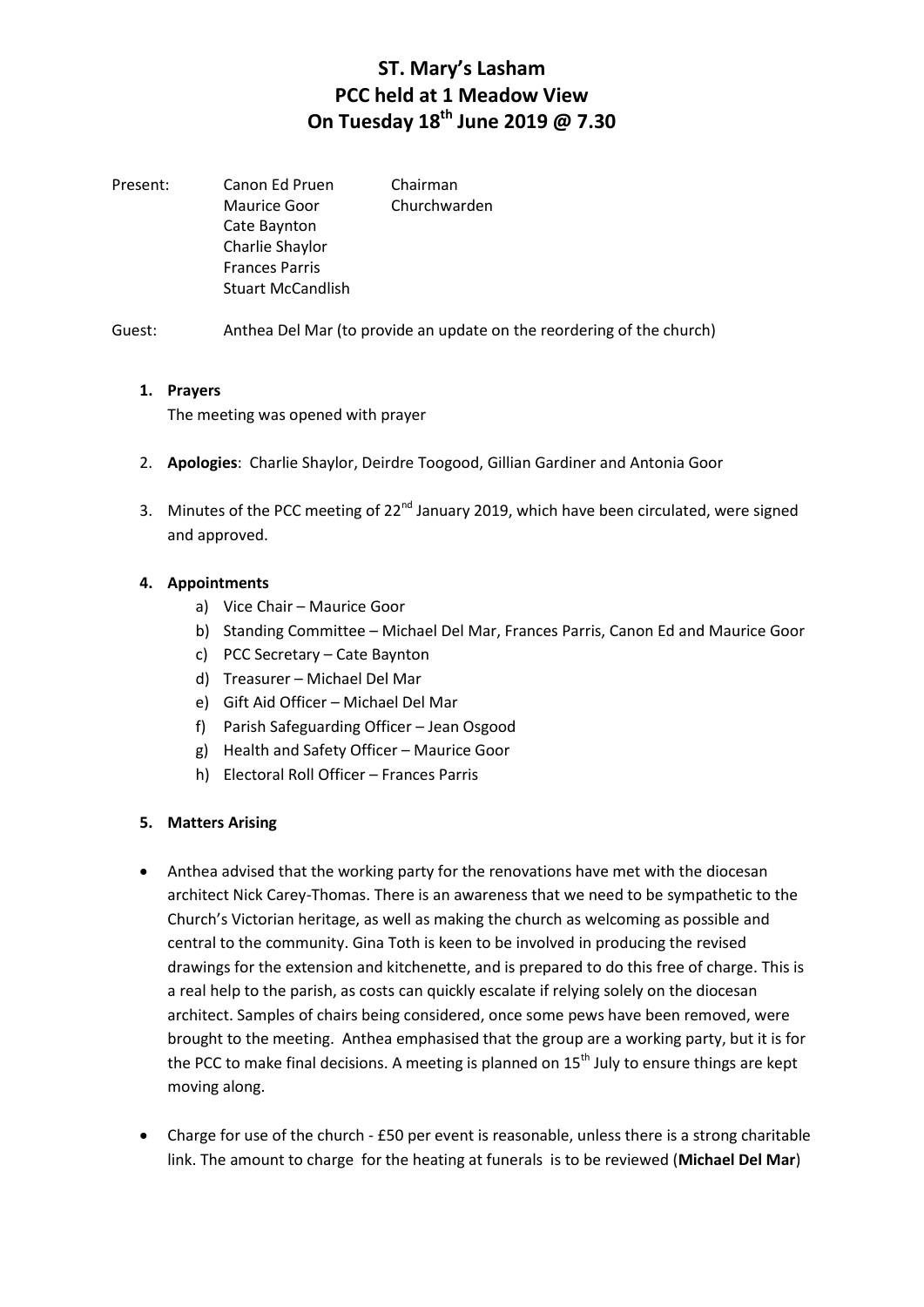### **6. Reports**

#### **Canon Ed's Report**

- Canon Ed would like the PMAP to work across the 4 churches; he felt it would be helpful to get representatives together from the different parishes so a consensus can be reached. **Action – Canon Ed**
- The website has been launched across the benefice and people are making use of it; the bill is reasonable when split between the parishes. The PCC minutes will now be added to the benefice website, rather than the village website. We need someone in Lasham Church who is prepared to edit the content. A request for a volunteer will be sent around the Lasham village email. **Action: Maurice and Cate**.
- Reverends Peter and Ingrid Owen-Jones (self-supporting ministers) will start officiating at services soon. Their DBS registration and their safeguarding training are up to date. They will be helping to cover some of Canon Ed's study leave. It was agreed that we should offer travelling expenses, as they do not get a fee. Ed advised that there will be a benefice service on 28<sup>th</sup> July.

#### **Churchwarden's report**

- Thanks for all those help with the church, and to Ed for his services.
- A big 'thank you' to Anthea for leading the church reordering project.
- The Lasham Music festival was a huge success thanks to the Halls. It is lovely to fill the church with such beautiful music in aid of a good cause.

### **Treasurer's Report**

- Currently, we are not spending much money as we are keeping as much as we can in reserve to help with the reordering of the church. We are hoping to gather extra funding through grants.
- Charities to support: Canon Ed is keen for the PCC to provide support to Medstead and Bentworth Schools by helping pay their subscription to the Hampshire Artefacts store. It was agreed that this should be considered as a separate donation (rather than as a regular charitable donation). Canon Ed to confirm the costs of the subscription. **Action: Canon Ed.**  We are still looking for local Christian charities to support. **Action: PCC members**
- Cost of clergy during Ed's Sabbatical this is no longer an issue, as we now have the support of Reverends Peter and Ingrid Owen-Jones.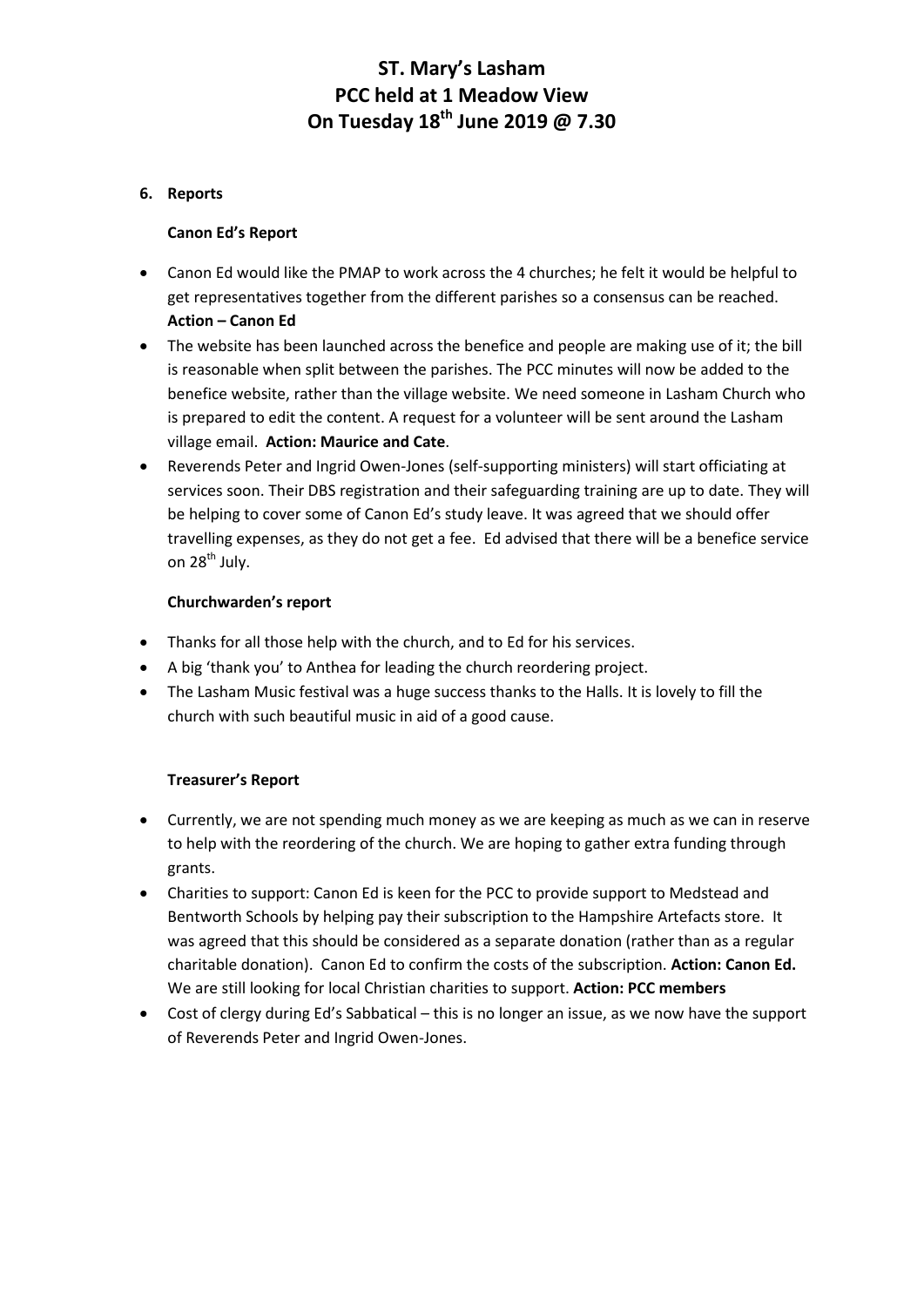## **7. Worship and Mission**

- **Open the book**: several sessions were missed at the end of the spring term. It has now recommenced, and 5 assemblies have been put on to date. New volunteers are always needed and welcome.
- Advance notice of Harvest Family Service  $-13<sup>th</sup>$  October 9.15 a.m. (harvest supper is October 12<sup>th</sup>). Christingle Service is 4.30 p.m. on 8<sup>th</sup> December; the Carol Service is 6.00 p.m. on 14<sup>th</sup> December. Sunday 22<sup>nd</sup> December will be a benefice service.

## **8. Fabric and Health and Safety**

- Designated area for burial of ashes a site visit is needed. PCC members to meet after a service on Sunday 23<sup>rd</sup> June to look at possible sites. Once agreed, the PCC will apply for a Faculty. Action: **PCC members.**
- Current maintenance projects there is an issue with water leaking from the gutters over the first buttress to the right of the church porch. Frances to ask Richard to assess and will report back. **Action: Frances**
- Frances and Maryanne McEvoy would like to develop a wildlife garden in the area of the churchyard bordering Drovers Barn. Village children will be asked to join this project. **Action: Frances**

## **9. Safeguarding**

- DBS checks and training Jean Osgood has this in hand. **Action: Jean Osgood**
- The PCC agreed formally to adopt the safeguarding policy on the benefice website.

### **10. Wider Church**

- **Deanery Synod**: hosted by Ed with theme of 'Fresh Expressions'. There was a PowerPoint on Messy Church which is held on second Saturday of each month. It is proving its worth in attracting new people to church. Good ideas and practice were shared. For example, Bentley have 'live at 5' on a Sunday which is proving very popular.
- **Karamoja:** The Deanery Committee for Mission thanked all four parishes for the commitment to sponsoring students in The Diocesan Training Centre. Money has been raised to refurbish the toilets, but other buildings are also in a bad state or repair.

### **11. AOB**

- Large print hymn books are available.
- The Lasham Coffee Morning is no longer being shown on the pew sheets.
- There is a universal call for a return to the monthly benefice service at Bentworth. Consequently, Canon Ed said that the only way to achieve this is for Lasham to consider sharing a morning service with Shalden. This will both make his workload more manageable and help unify the benefice. **Action PCC**
- 12. Date of next Meeting 01<sup>st</sup> October at Wingfield 7.30 p.m.